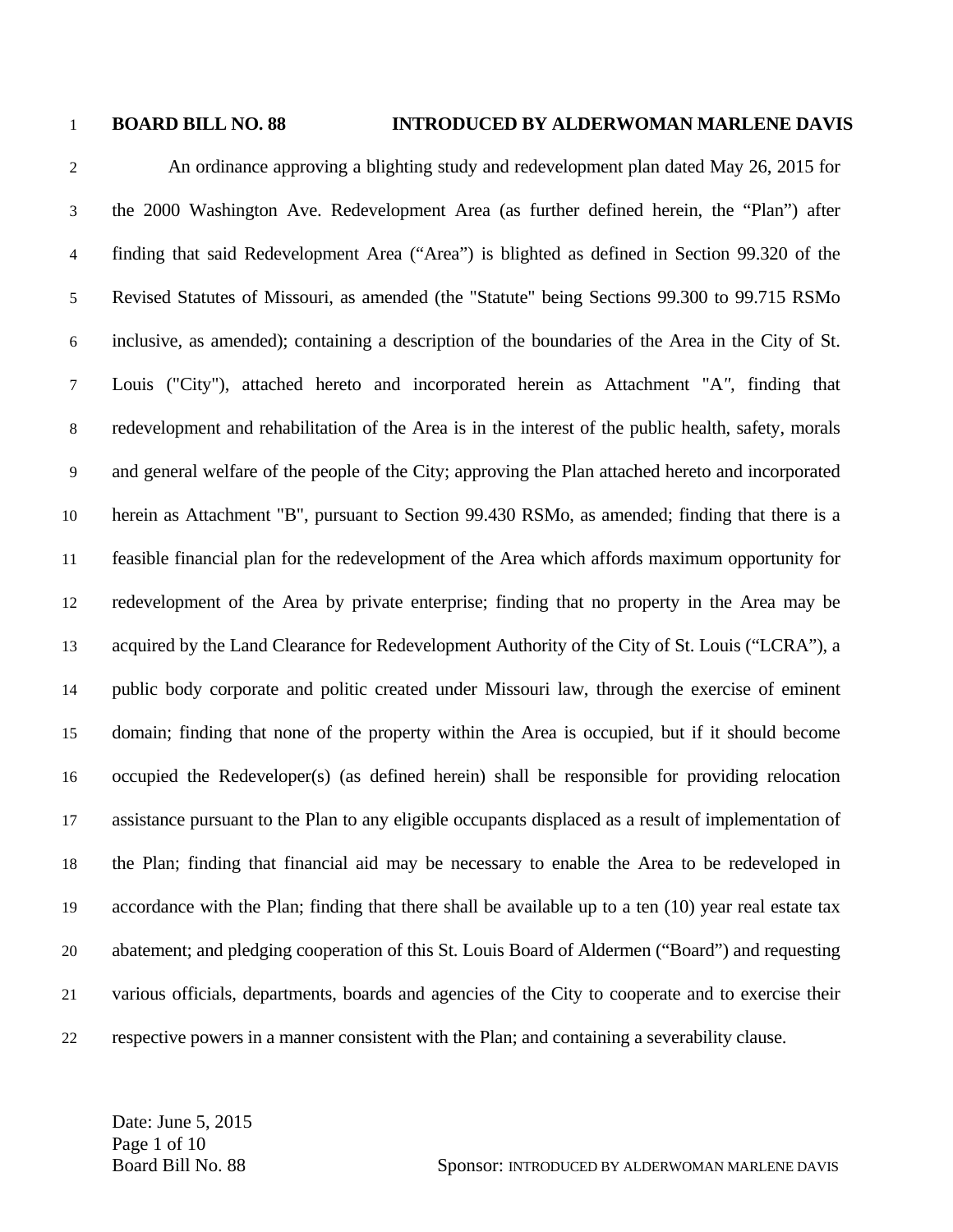| 1                | WHEREAS, the predominance of defective or inadequate street layout, insanitary or unsafe            |
|------------------|-----------------------------------------------------------------------------------------------------|
| $\overline{2}$   | conditions, deterioration of site improvements, improper subdivision or obsolete platting,          |
| 3                | inadequate or outmoded design and conditions which endanger life or property by fire and other      |
| $\overline{4}$   | causes, or any combination of such factors, retards the provision of housing accommodations or      |
| 5                | constitutes an economic or social liability or a menace to the public health, safety, morals or     |
| $\boldsymbol{6}$ | welfare in the present condition and use of the Area and such conditions are beyond remedy and      |
| 7                | control solely by regulatory process in the exercise of the police power and cannot be dealt with   |
| $\,8\,$          | effectively by ordinary private enterprise without the aids provided in the Statute; and            |
| 9                | WHEREAS, this Board has considered the "Blighting Study and Redevelopment Plan for                  |
| 10               | the 2000 Washington Ave. Redevelopment Area" dated May 26, 2015, consisting of a Title Page; a      |
| 11               | Table of Contents Page, twenty (20) numbered pages including Exhibits "A" – "G" attached hereto     |
| 12               | and incorporated herein as Attachment "B" ("Plan"); and based on the information in the Plan,       |
| 13               | specifically the Blighting Report in Exhibit "F" to the Plan, considered each parcel of property in |
| 14               | the Area and found the preponderance of the Area to be blighted, and                                |
| 15               | WHEREAS, there is a need for the LCRA to undertake the redevelopment of the Area as a               |
| 16               | land clearance project under the Statute, pursuant to plans by or presented to the LCRA under       |
| $17\,$           | Section 99.430.1 (4) RSMo, as amended; and                                                          |
| 18               | WHEREAS, the LCRA has, after considering each individual parcel of property in the Area             |
| 19               | and finding the Area to be blighted, approved the Plan and recommended approval of the Plan to      |
| 20               | the Planning Commission of the City of St. Louis ("Planning Commission") and to this Board; and     |
| 21               | WHEREAS, it is desirable and in the public interest that a public body, the LCRA,                   |
| 22               | undertake and administer the Plan; and                                                              |

Date: June 5, 2015 Page 2 of 10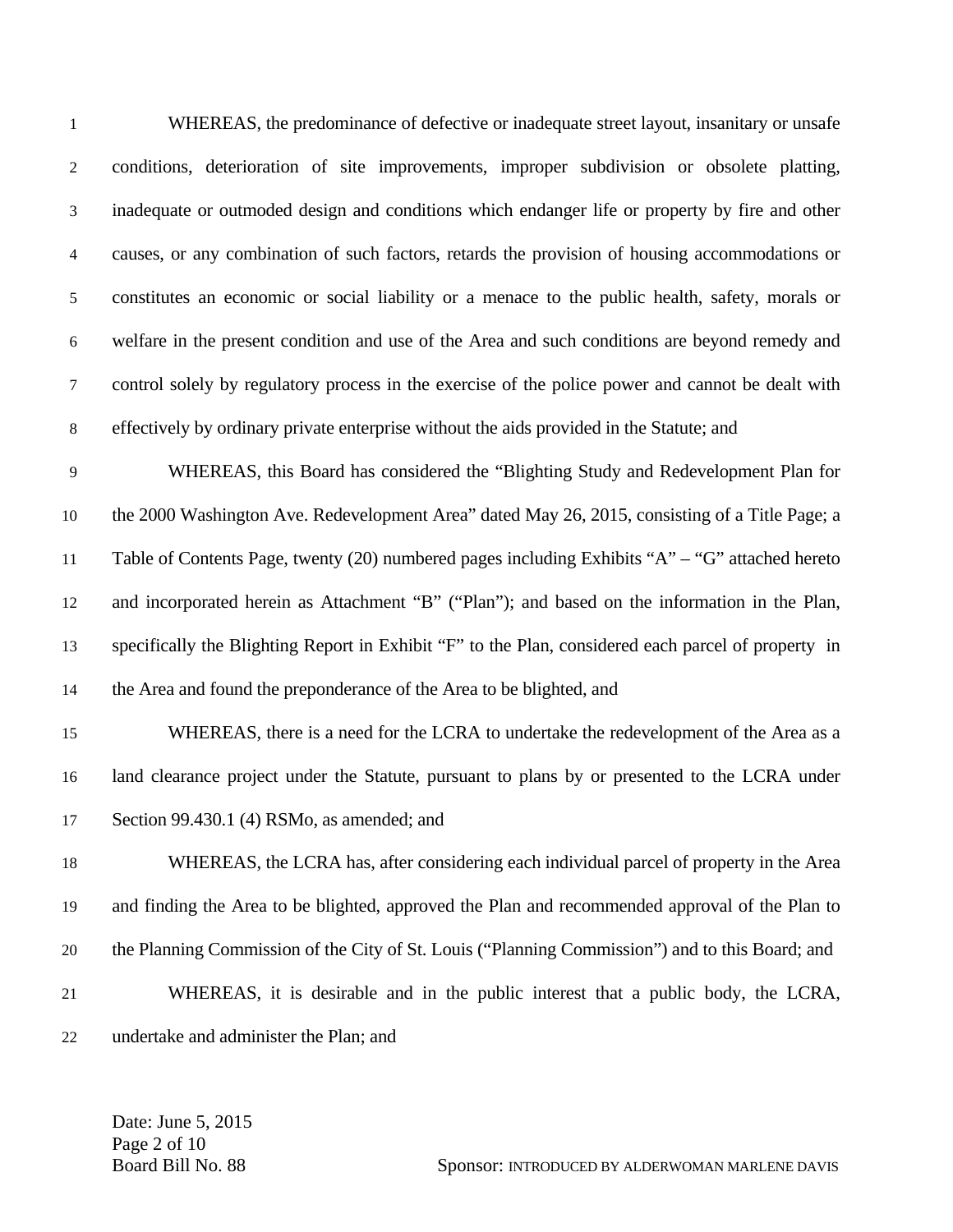| $\mathbf{1}$   | WHEREAS, the LCRA and the Planning Commission have made and presented to this                              |
|----------------|------------------------------------------------------------------------------------------------------------|
| $\overline{2}$ | Board the studies and statements required to be made and submitted by Section 99.430 RSMo, as              |
| 3              | amended, and this Board has been fully apprised by the LCRA and the Planning Commission of the             |
| 4              | facts and is fully aware of the conditions in the Area; and                                                |
| 5              | WHEREAS, the Plan has been presented and recommended by LCRA and the Planning                              |
| 6              | Commission to this Board for review and approval; and                                                      |
| 7              | WHEREAS, a general plan has been prepared and is recognized and used as a guide for the                    |
| $\,8\,$        | general development of the City and the Planning Commission has advised this Board that the Plan           |
| 9              | conforms to that general plan; and                                                                         |
| 10             | WHEREAS, under the provisions of the Statute, it is required that this Board take such                     |
| 11             | actions as may be required to approve the Plan; and                                                        |
| 12             | WHEREAS, this Board has duly considered the reports, recommendations and                                   |
| 13             | certifications of the LCRA and the Planning Commission; and                                                |
| 14             | WHEREAS, the Plan prescribes land use and street and traffic patterns which may require,                   |
| 15             | among other things, the vacation of public rights-of-way, the establishment of new street and              |
| 16             | sidewalk patterns or other public actions; and                                                             |
| 17             | WHEREAS, this Board is cognizant of the conditions which are imposed on the                                |
| 18             | undertaking and carrying out of a redevelopment project, including those relating to prohibitions          |
| 19             | against discrimination because of race, color, creed, national origin, sex, marital status, age, sexual    |
| 20             | orientation or physical handicap; and                                                                      |
| 21             | WHEREAS, in accordance with the requirements of Section 99.430 RSMo, as amended,                           |
| 22             | this Board placed public notices in a newspaper of general circulation in the City that a public           |
| 23             | hearing would be held by this Board on the Plan, and a hearing was held at the time and place              |
|                | Date: June 5, 2015<br>Page 3 of 10<br>Board Bill No. 88<br>Sponsor: INTRODUCED BY ALDERWOMAN MARLENE DAVIS |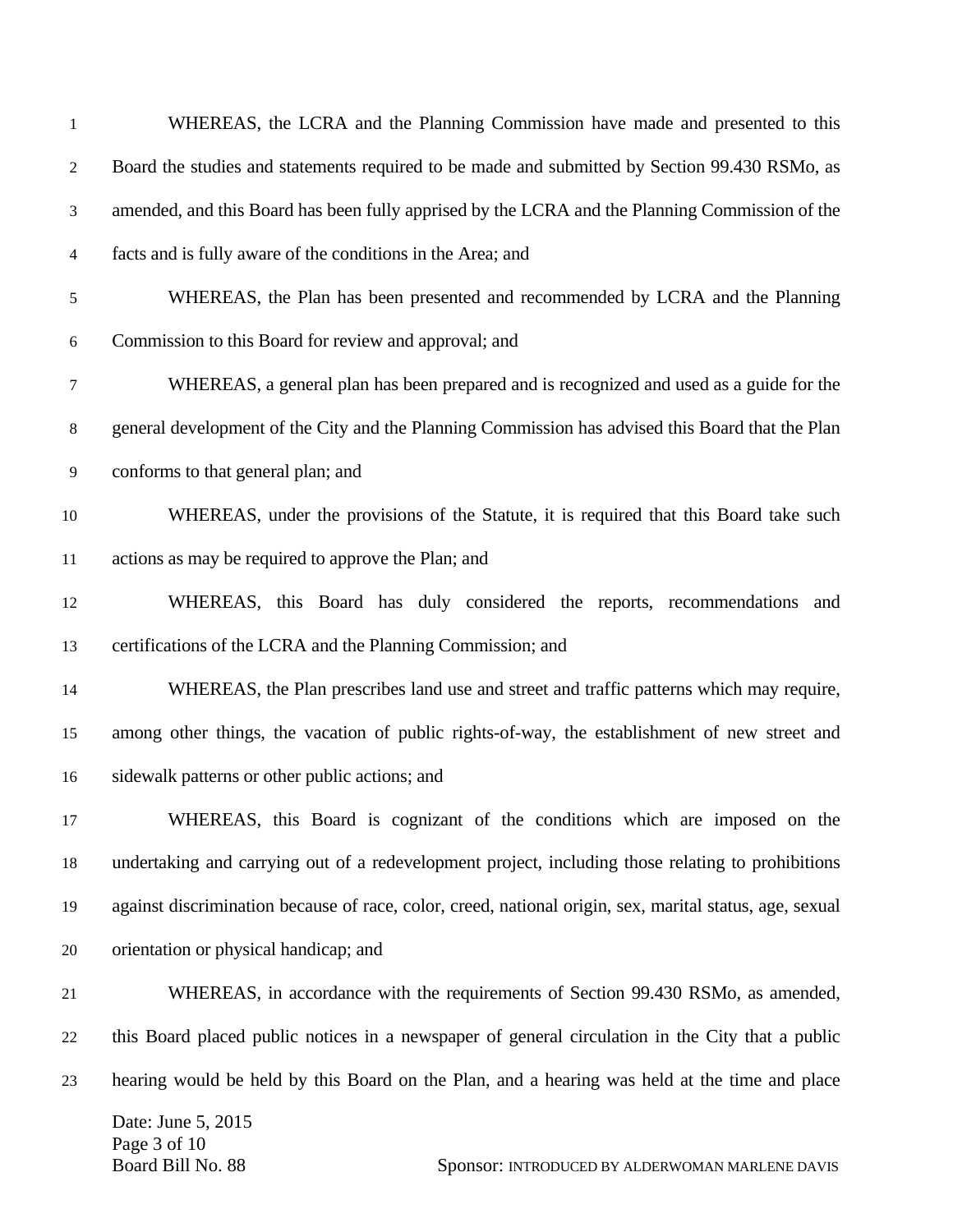1 designated in those notices and all those who were interested in being heard were given a 2 reasonable opportunity to express their views; and

3 WHEREAS, it is necessary that this Board take appropriate official action respecting the 4 approval of the Plan.

## 5 **NOW, THEREFORE, BE IT ORDAINED BY THE CITY OF ST. LOUIS AS**  6 **FOLLOWS**:

7 **SECTION ONE**. There exists within the City of St. Louis ("City") a blighted area, as 8 defined by Section 99.320 of the Revised Statutes of Missouri, as amended (the "Statute" being 9 Sections 99.300 to 99.715 inclusive, as amended) described in Attachment "A", attached hereto and 10 incorporated herein, known as the 2000 Washington Ave. Area ("Area"). The existence of 11 deteriorated property and other conditions constitutes an economic or social liability to the City and 12 presents a hazard to the health and well-being of its citizens. These conditions, therefore, qualify 13 the Area as blighted within the meaning of Section 99.320(3) RSMo, as amended, and are 14 evidenced by the Blighting Report attached as Exhibit "F" ("Blighting Report") to the Blighting 15 Study and Redevelopment Plan for the Area dated May 26, 2015 which is attached hereto, and 16 labeled Attachment "B" and incorporated herein by reference ("Plan").

17 **SECTION TWO**. The redevelopment of the Area, as provided by the Statute, is 18 necessary and in the public interest, and is in the interest of the public health, safety, morals and 19 general welfare of the people of the City.

20 **SECTION THREE**. The Area qualifies as a redevelopment area in need of redevelopment 21 under the provision of the Statute, and the Area is blighted as defined in Section 99.320 of the 22 Statute.

Date: June 5, 2015 Page 4 of 10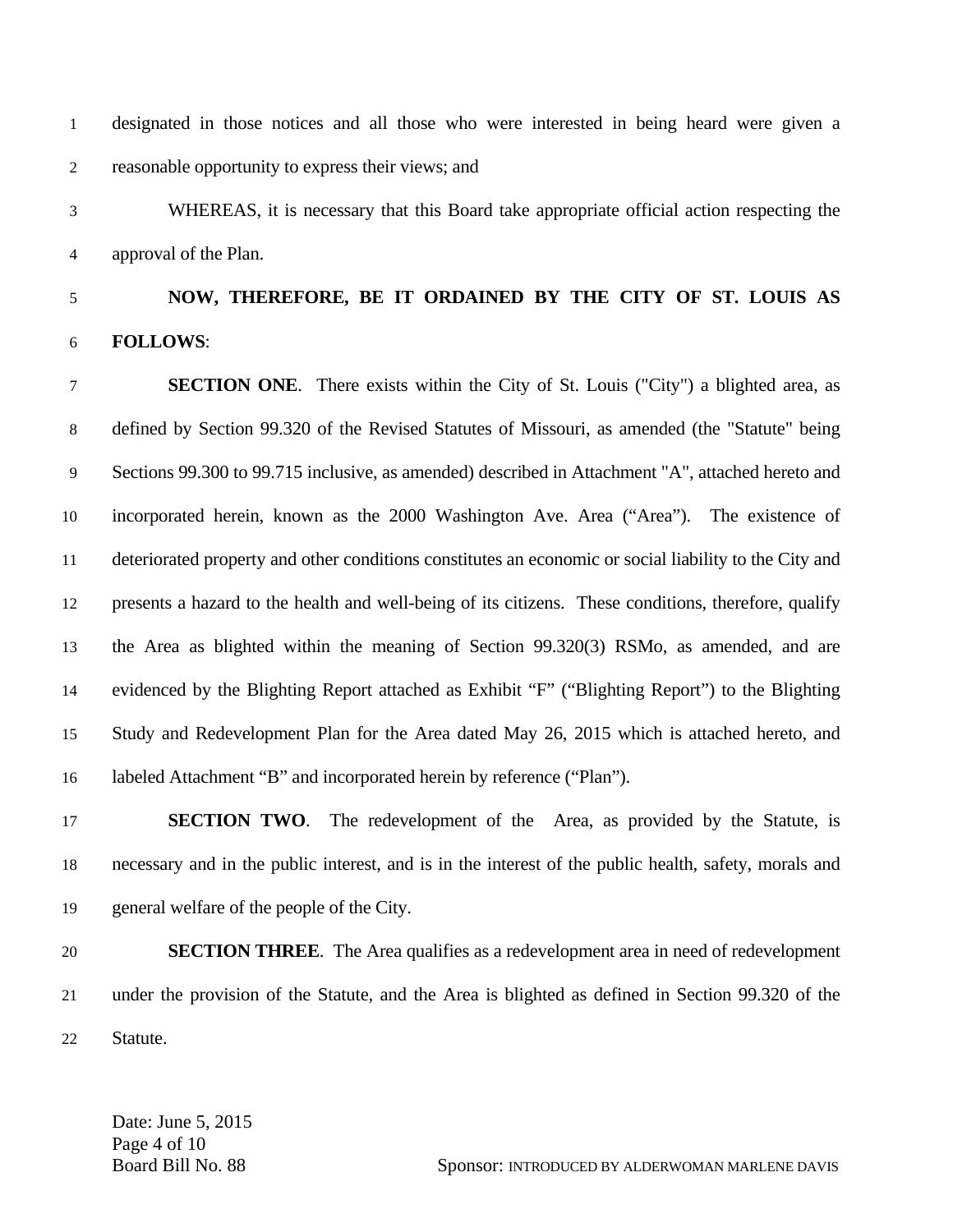| $\mathbf{1}$             | <b>SECTION FOUR.</b> The Plan (including the Blighting Report) having been duly reviewed                   |
|--------------------------|------------------------------------------------------------------------------------------------------------|
| 2                        | and considered, is hereby approved and incorporated herein by reference, and the President or              |
| $\mathfrak{Z}$           | Clerk of this St. Louis Board of Aldermen ("Board") is hereby directed to file a copy of the Plan          |
| $\overline{\mathcal{L}}$ | with the Minutes of this meeting.                                                                          |
| 5                        | <b>SECTION FIVE.</b> The Plan is feasible and conforms to the general plan for the City.                   |
| 6                        | <b>SECTION SIX.</b> The financial aid provided and to be provided for financial assistance                 |
| $\tau$                   | pertaining to the Area is necessary to enable the redevelopment activities to be undertaken in             |
| $\,8\,$                  | accordance with the Plan, and the proposed financing plan for the Area is feasible.                        |
| 9                        | <b>SECTION SEVEN.</b> The Plan for the Area will afford maximum opportunity, consistent                    |
| 10                       | with the sound needs of the City as a whole, for the redevelopment of the Area by private                  |
| 11                       | enterprise, and private redevelopments to be sought pursuant to the requirements of the Statute.           |
| 12                       | <b>SECTION EIGHT.</b> The Plan provides that the Land Clearance for Redevelopment                          |
| 13                       | Authority of the City of St. Louis ("LCRA") may acquire no property in the Area by the exercise of         |
| 14                       | eminent domain.                                                                                            |
| 15                       | <b>SECTION NINE.</b> None of the property within the Area is currently occupied. If it should              |
| 16                       | become occupied, all eligible occupants displaced by the Redeveloper(s) (as defined in Section             |
| 17                       | Twelve, below) shall be given relocation assistance by the Redeveloper(s) at its expense, in               |
| 18                       | accordance with all applicable federal, state and local laws, ordinances, regulations and policies.        |
| 19                       | <b>SECTION TEN.</b> The Plan gives due consideration to the provision of adequate public                   |
| 20                       | facilities.                                                                                                |
| 21                       | <b>SECTION ELEVEN.</b> In order to implement and facilitate the effectuation of the Plan                   |
| 22                       | hereby approved, it is found and determined that certain official actions must be taken by this            |
| 23                       | Board and accordingly this Board hereby:                                                                   |
|                          | Date: June 5, 2015<br>Page 5 of 10<br>Board Bill No. 88<br>Sponsor: INTRODUCED BY ALDERWOMAN MARLENE DAVIS |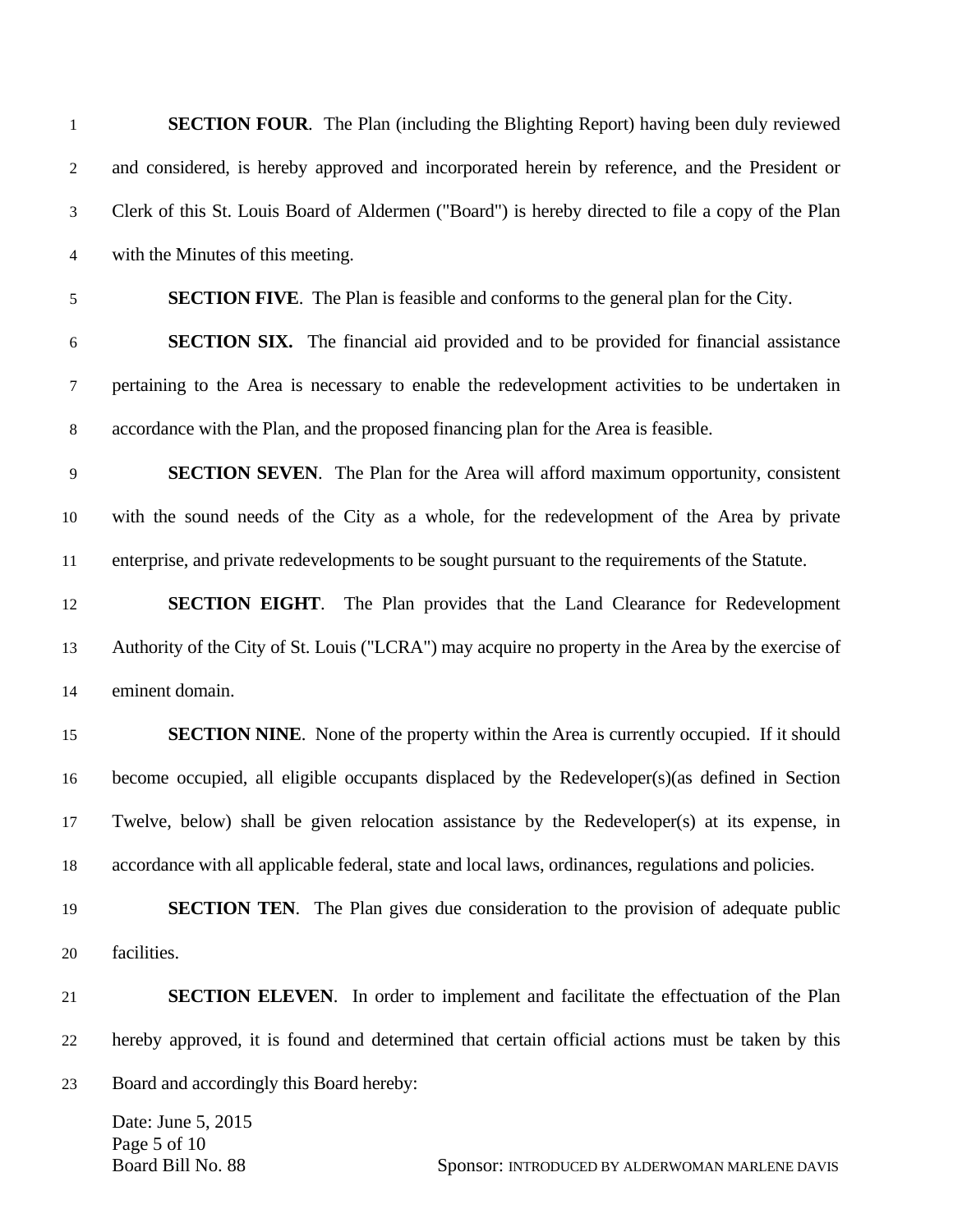1 (a) Pledges its cooperation in helping to carry out the Plan;

2 (b) Requests the various officials, departments, boards and agencies of the City, which 3 have administrative responsibilities, likewise to cooperate to such end and to execute their 4 respective functions and powers in a manner consistent with the Plan; and

5 (c) Stands ready to consider and take appropriate action upon proposals and measures 6 designed to effectuate the Plan.

7 **SECTION TWELVE.** All parties participating as owners or purchasers of property in the 8 Area for redevelopment ("Redeveloper(s)") shall agree for themselves and their heirs, successors 9 and assigns that they shall not discriminate on the basis of race, color, creed, national origin, sex, 10 marital status, age, sexual orientation or physical handicap in the sale, lease, or rental of any 11 property or improvements erected or to be erected in the Area or any part thereof and those 12 covenants shall run with the land, shall remain in effect without limitation of time, shall be made 13 part of every contract for sale, lease, or rental of property to which Redeveloper(s) is a party, and 14 shall be enforceable by the LCRA, the City and the United States of America.

## 15 **SECTION THIRTEEN**. In all contracts with private and public parties for redevelopment 16 of any portion of the Area, Redeveloper(s) shall agree:

- 17 (a) To use the property in accordance with the provisions of the Plan, and be bound by 18 the conditions and procedures set forth therein and in this Ordinance;
- 19 (b) That in undertaking construction under the agreement with the LCRA and the Plan, 20 bona fide Minority Business Enterprises (as further defined below, "MBEs") and Women's 21 Business Enterprises ("as further defined below ("WBEs") will be solicited and fairly considered 22 for contracts, subcontracts and purchase orders;

Date: June 5, 2015 Page 6 of 10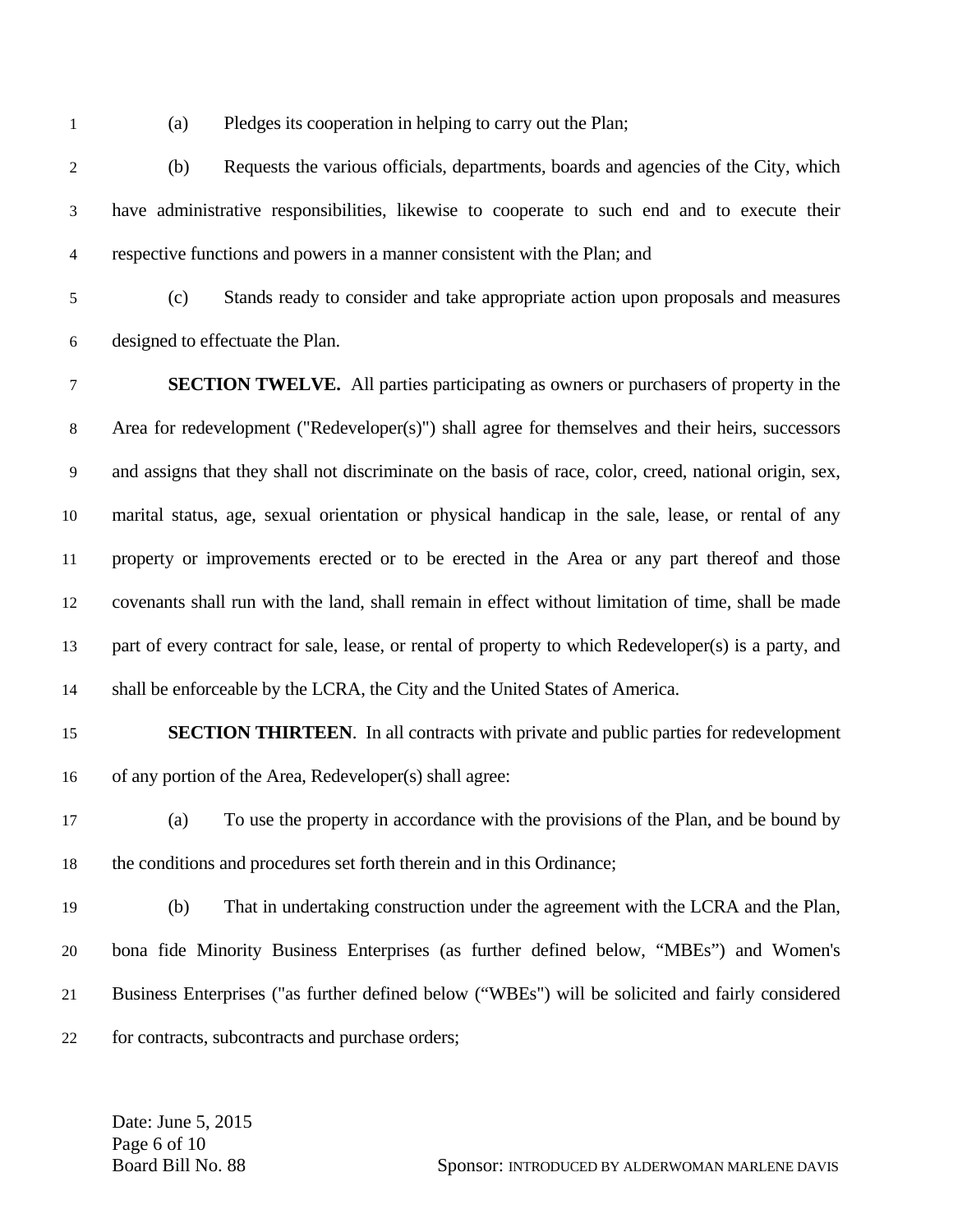- 1 (c) To be bound by the conditions and procedures regarding the utilization of MBEs 2 and WBEs established by the City;
- 3 (d) To adhere to the requirements of the Executive Order of the Mayor of the City, 4 dated July 24, 1997, as has been extended.
- 5 (e) To comply with applicable requirements of Ordinance No. 60275 of the City (First 6 Source Jobs Policy, as codified at St. Louis City Revised Code Chapter 3.90);

7 (f) To cooperate with those programs and methods supplied by the City with the 8 purpose of accomplishing, pursuant to this paragraph, minority and women subcontractors and 9 material supplier participation in the construction pursuant to the Plan. The Redeveloper(s) will 10 report semi-annually during the construction period the results of its endeavors under this 11 paragraph, to the Office of the Assistant Director-Certification and Compliance of the City and the 12 President of this Board; and

13 (g) That the language of this Section Thirteen shall be included in its general 14 construction contract and other construction contracts entered into directly by Redeveloper(s).

Date: June 5, 2015 15 The term MBE shall mean a sole proprietorship, partnership, corporation, profit or non-16 profit organization owned, operated and controlled by Minority Group Member(s) (as defined 17 below) who have at least fifty-one percent (51%) ownership therein. The Minority Group 18 Member(s) must have operational and management control, interest in capital and earnings 19 commensurate with their percentage of ownership. The term Minority Group Member(s) shall 20 mean persons legally residing in the United States who are Black, Hispanic, Native American 21 (American Indian, Eskimo, Aleut or Native Hawaiian), Asian Pacific American (persons with 22 origins from Japan, China, the Philippines, Vietnam, Korea, Samoa, Guam, U.S. Trust Territory of 23 the Pacific Islands, Laos, Cambodia or Taiwan) or Asian Indian American (persons with origins

Page 7 of 10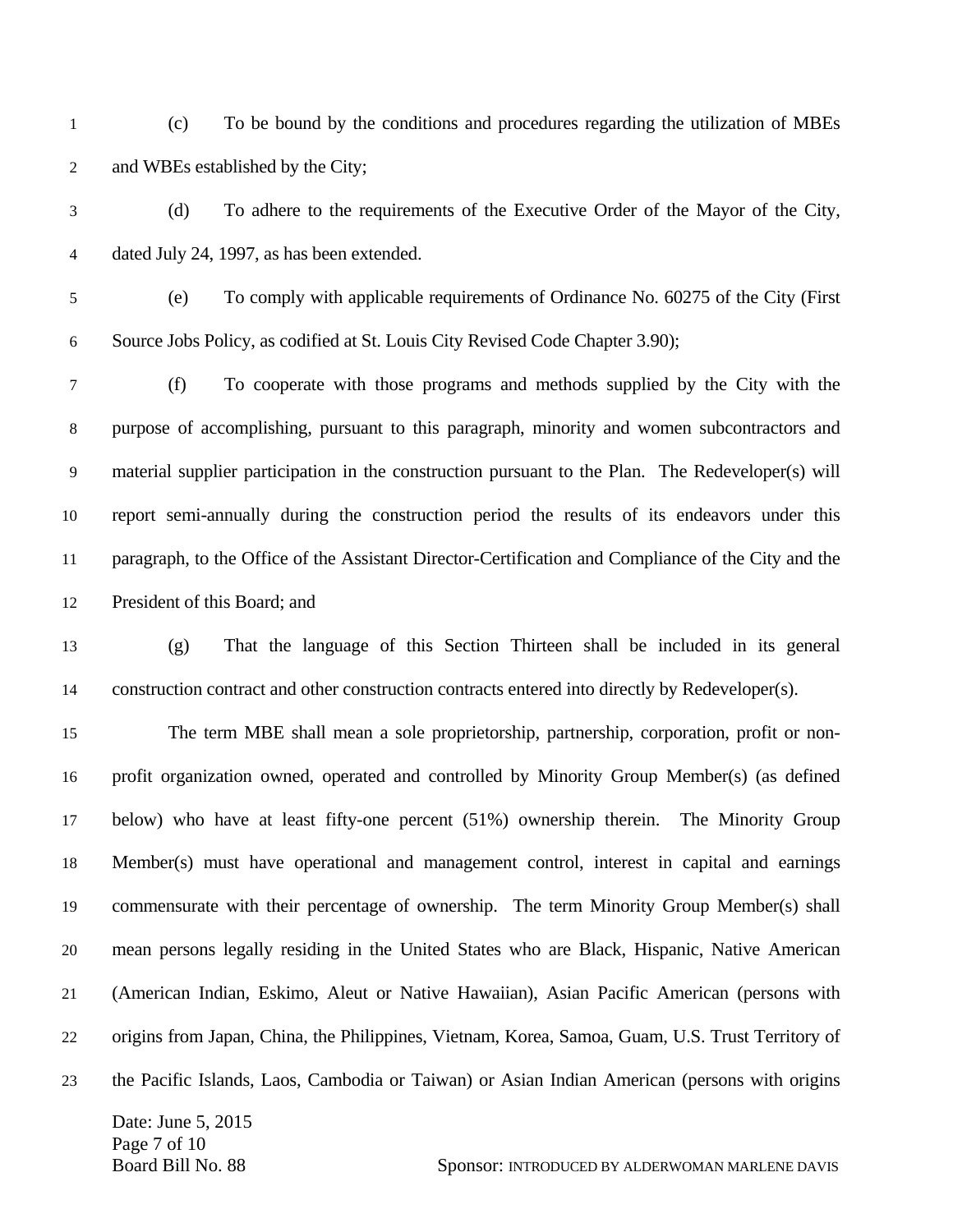1 from India, Pakistan or Bangladesh). The term WBE shall mean a sole proprietorship, partnership, 2 corporation, profit or non-profit organization owned, operated and controlled by a woman or 3 women having at least fifty-one percent (51%) ownership. The woman or women must have 4 operational and managerial control, interest in capital and earnings commensurate with their 5 percentage of ownership.

6 The term "Redeveloper(s)" as used in this Section shall include heirs, successors in interest, 7 and assigns.

8 **SECTION FOURTEEN**. The Redeveloper(s) may seek ten (10) year real estate tax 9 abatement pursuant to Sections 99.700 - 99.715, RSMo, as amended, upon application as provided 10 therein. Such real estate tax abatement shall not include any Special Business District, 11 Neighborhood Improvement District, Commercial Improvement District, or any other similar local 12 taxing district created in accordance with Missouri law, whether now existing or later created.

13 In lieu of the ten (10) year abatement outlined above, any Redeveloper(s) which is an urban 14 redevelopment corporation formed pursuant to Chapter 353 of the Missouri Statutes shall hereby be 15 entitled to real property ad valorem tax abatement which shall not include any Special Business 16 District, Neighborhood Improvement District, Commercial Improvement District or any other 17 similar local taxing district created in accordance with Missouri law, whether now existing or later 18 created, for a total period of up to ten (10) years from the commencement of such tax abatement, in 19 accordance with the following provisions of the Plan:

20 If property in the Area is sold by the LCRA to an urban redevelopment corporation 21 formed pursuant to Chapter 353 of the Missouri Statutes, or if any such urban 22 redevelopment corporation shall own property within the Area, then for a period of up to 23 the first ten (10) years after the date such urban redevelopment corporation shall acquire

Date: June 5, 2015 Page 8 of 10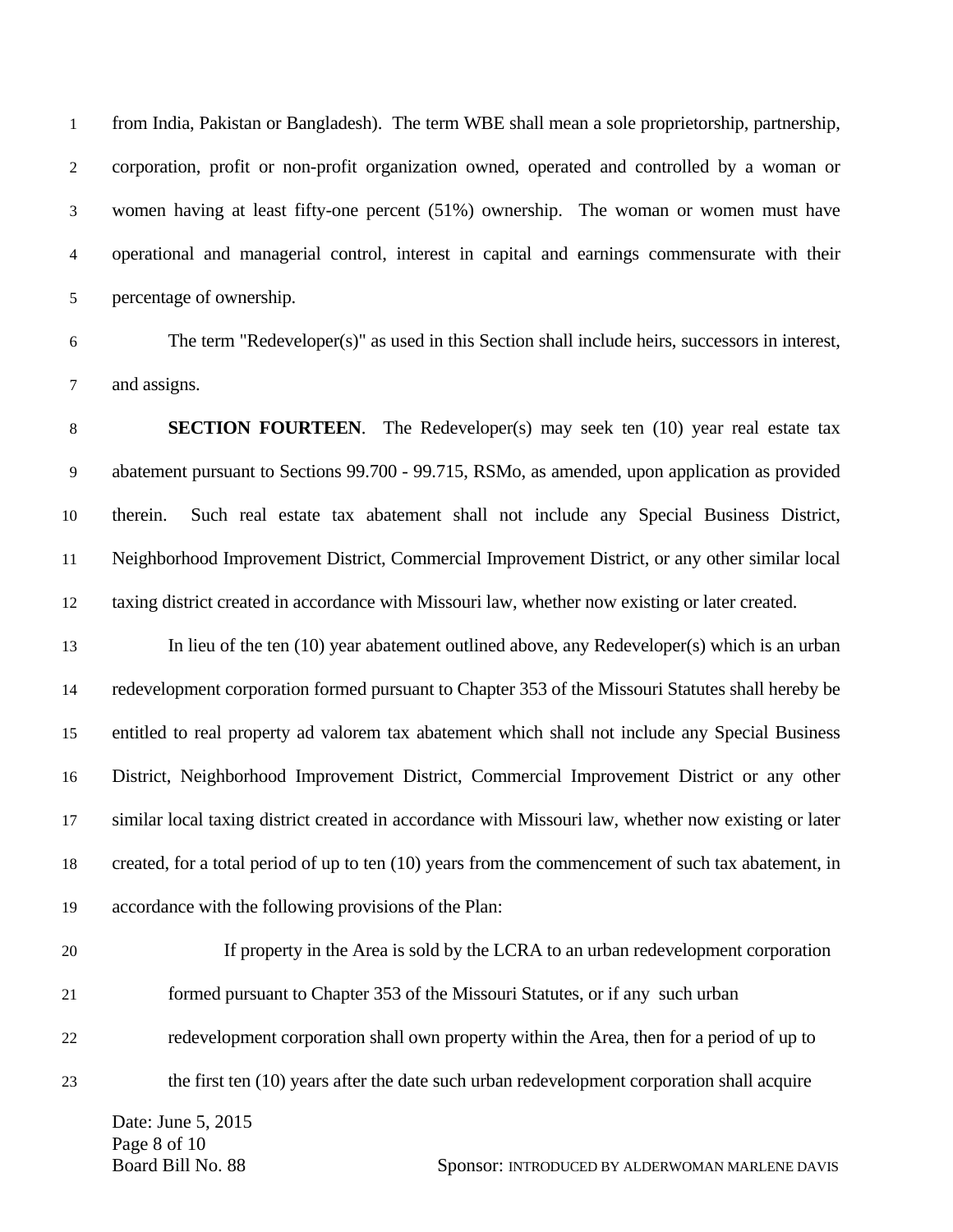1 title to property in the Area, taxes on that property shall be based upon the assessment of 2 land, exclusive of any improvements thereon, during the calendar year prior to the calendar 3 year during which such urban redevelopment corporation shall have acquired title to that 4 property. In addition to such taxes, any such urban redevelopment corporation shall for a 5 period of up to ten (10) years make a payment in lieu of taxes to the Collector of Revenue 6 of the City in an amount based upon the assessment on the improvements located on the 7 property during the calendar year prior to the calendar year during which such urban 8 redevelopment corporation shall have acquired title to such property. If such property shall 9 be tax-exempt because it is owned by the LCRA and leased to any such corporation, then 10 such urban redevelopment corporation for such period of up to the first ten (10) years of the 11 lease shall make payments in lieu of taxes to the Collector of Revenue of the City in an 12 amount based upon the assessment on the property, including land and improvements, 13 during the calendar year prior to the calendar year during which such urban redevelopment 14 corporation shall lease such property.

15 All payments in lieu of taxes shall be a lien upon the real property and, when paid to 16 the Collector of Revenue of the City shall be distributed as all other property taxes. These 17 partial tax relief and payment in lieu of taxes provisions, during up to said ten (10) year 18 period, shall inure to the benefit of all successors in interest in the property of the urban 19 redevelopment corporation, so long as such successors shall continue to use such property 20 as provided in the Plan and in any agreement with the LCRA. In no event shall such 21 benefits extend beyond ten (10) years after any urban redevelopment corporation shall have 22 acquired title to the property**.** 

Date: June 5, 2015 Page 9 of 10